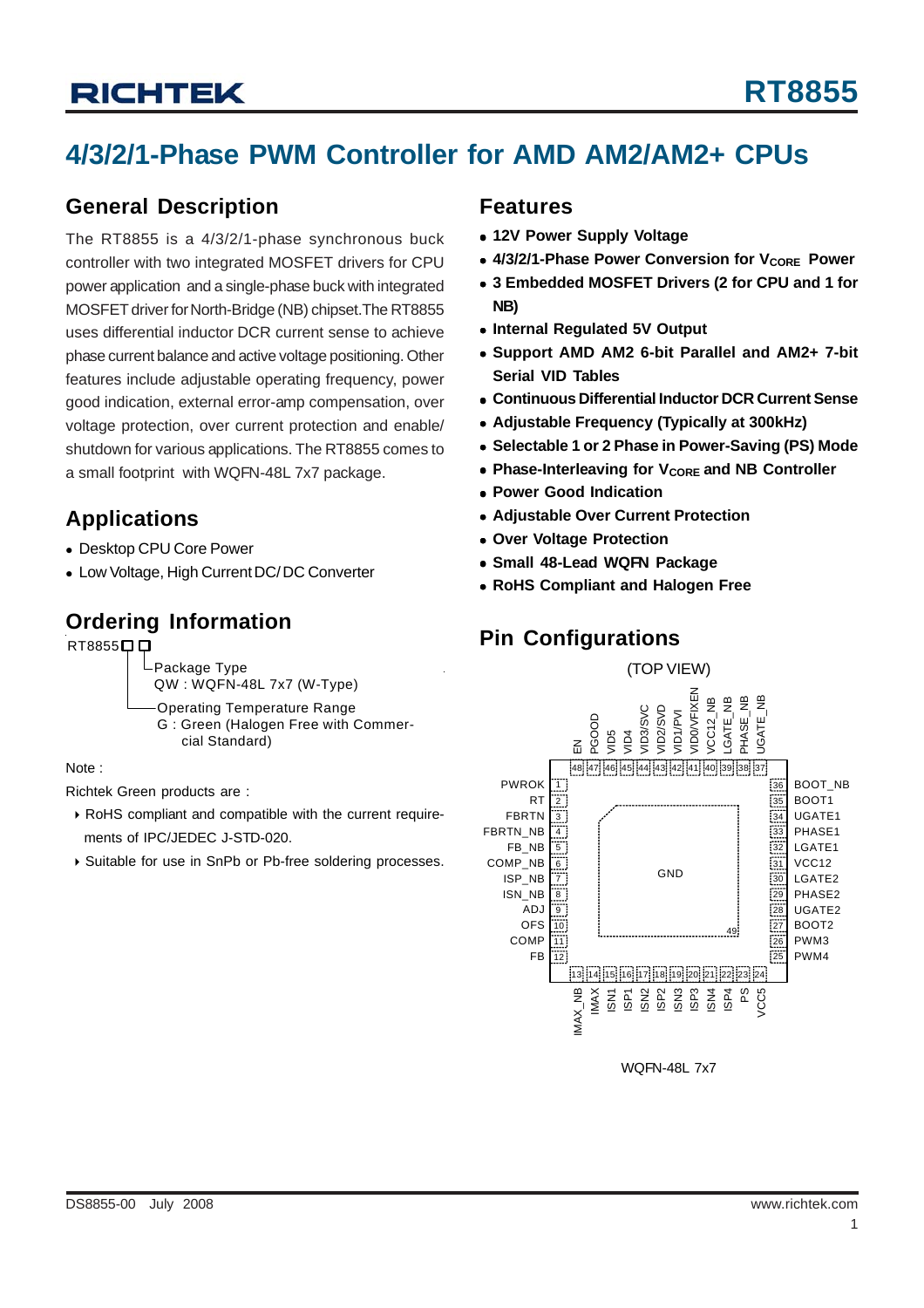

## **Typical Application Circuit**

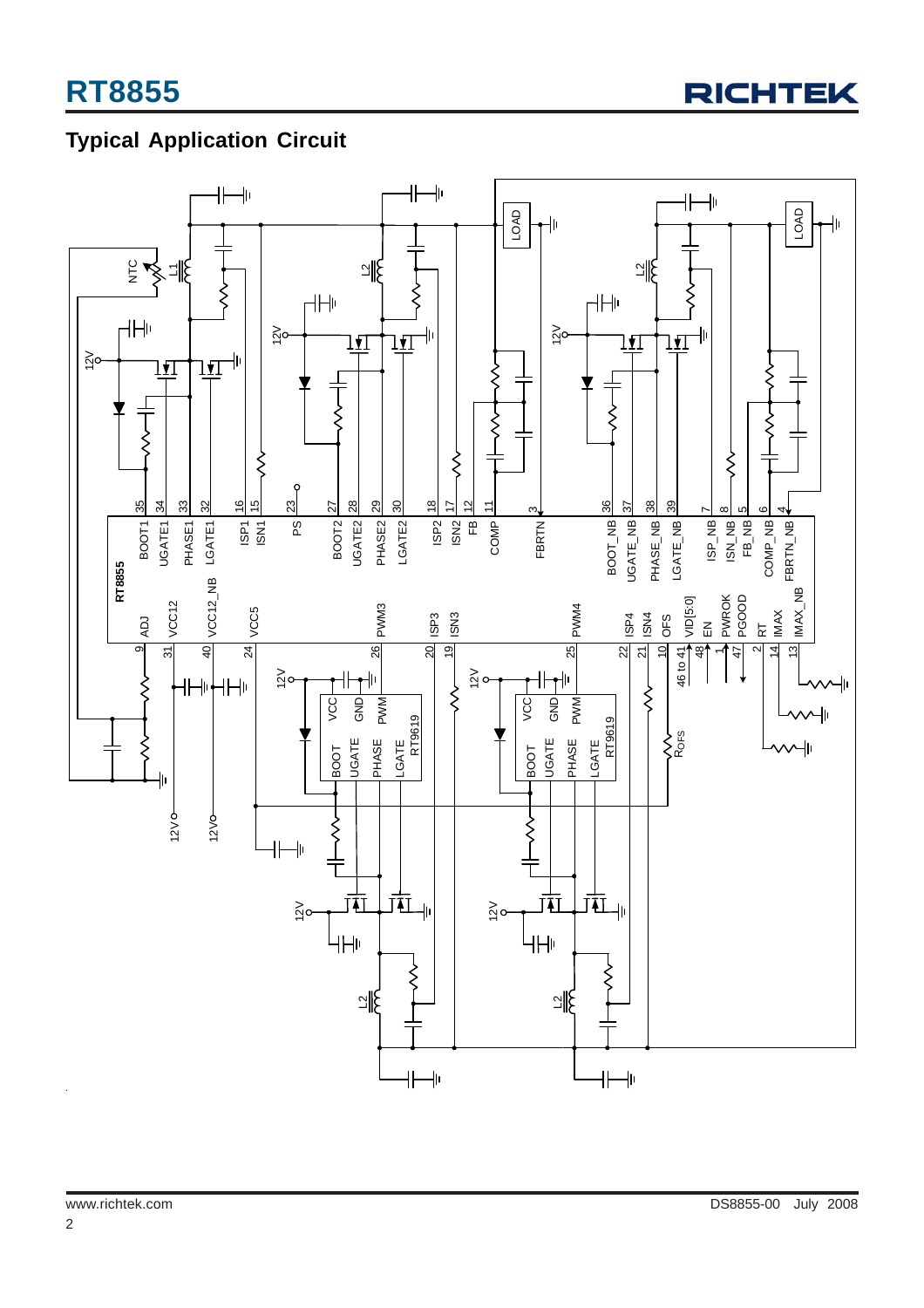|                  |         |                  |         | Table 1. 7-bit VID Code Table for AM2+ CPU (Serial) |         |                  |            |
|------------------|---------|------------------|---------|-----------------------------------------------------|---------|------------------|------------|
| <b>SVID[6:0]</b> | Voltage | <b>SVID[6:0]</b> | Voltage | <b>SVID[6:0]</b>                                    | Voltage | <b>SVID[6:0]</b> | Voltage    |
| 0000000          | 1.5500  | 0100000          | 1.1500  | 1000000                                             | 0.7500  | 1100000          | 0.3500     |
| 0000001          | 1.5375  | 0100001          | 1.1375  | 1000001                                             | 0.7375  | 1100001          | 0.3375     |
| 0000010          | 1.5250  | 0100010          | 1.1250  | 1000010                                             | 0.7250  | 1100010          | 0.3250     |
| 0000011          | 1.5125  | 0100011          | 1.1125  | 1000011                                             | 0.7125  | 1100011          | 0.3125     |
| 0000100          | 1.5000  | 0100100          | 1.1000  | 1000100                                             | 0.7000  | 1100100          | 0.3000     |
| 0000101          | 1.4875  | 0100101          | 1.0875  | 1000101                                             | 0.6875  | 1100101          | 0.2875     |
| 0000110          | 1.4750  | 0100110          | 1.0750  | 1000110                                             | 0.6750  | 1100110          | 0.2750     |
| 0000111          | 1.4625  | 0100111          | 1.0625  | 1000111                                             | 0.6625  | 1100111          | 0.2625     |
| 0001000          | 1.4500  | 0101000          | 1.0500  | 1001000                                             | 0.6500  | 1101000          | 0.2500     |
| 0001001          | 1.4375  | 0101001          | 1.0375  | 1001001                                             | 0.6375  | 1101001          | 0.2375     |
| 0001010          | 1.4250  | 0101010          | 1.0250  | 1001010                                             | 0.6250  | 1101010          | 0.2250     |
| 0001011          | 1.4125  | 0101011          | 1.0125  | 1001011                                             | 0.6125  | 1101011          | 0.2125     |
| 0001100          | 1.4000  | 0101100          | 1.0000  | 1001100                                             | 0.6000  | 1101100          | 0.2000     |
| 0001101          | 1.3875  | 0101101          | 0.9875  | 1001101                                             | 0.5875  | 1101101          | 0.1875     |
| 0001110          | 1.3750  | 0101110          | 0.9750  | 1001110                                             | 0.5750  | 1101110          | 0.1750     |
| 0001111          | 1.3625  | 0101111          | 0.9625  | 1001111                                             | 0.5625  | 1101111          | 0.1625     |
| 0010000          | 1.3500  | 0110000          | 0.9500  | 1010000                                             | 0.5500  | 1110000          | 0.1500     |
| 0010001          | 1.3375  | 0110001          | 0.9375  | 1010001                                             | 0.5375  | 1110001          | 0.1375     |
| 0010010          | 1.3250  | 0110010          | 0.9250  | 1010010                                             | 0.5250  | 1110010          | 0.1250     |
| 0010011          | 1.3125  | 0110011          | 0.9125  | 1010011                                             | 0.5125  | 1110011          | 0.1125     |
| 0010100          | 1.3000  | 0110100          | 0.9000  | 1010100                                             | 0.5000  | 1110100          | 0.1000     |
| 0010101          | 1.2875  | 0110101          | 0.8875  | 1010101                                             | 0.4875  | 1110101          | 0.0875     |
| 0010110          | 1.2750  | 0110110          | 0.8750  | 1010110                                             | 0.4750  | 1110110          | 0.0750     |
| 0010111          | 1.2625  | 0110111          | 0.8625  | 1010111                                             | 0.4625  | 1110111          | 0.0675     |
| 0011000          | 1.2500  | 0111000          | 0.8500  | 1011000                                             | 0.4500  | 1111000          | 0.0500     |
| 0011001          | 1.2375  | 0111001          | 0.8375  | 1011001                                             | 0.4375  | 1111001          | 0.0375     |
| 0011010          | 1.2250  | 0111010          | 0.8250  | 1011010                                             | 0.4250  | 1111010          | 0.0250     |
| 0011011          | 1.2125  | 0111011          | 0.8125  | 1011011                                             | 0.4125  | 1111011          | 0.0125     |
| 0011100          | 1.2000  | 0111100          | 0.8000  | 1011100                                             | 0.4000  | 1111100          | <b>OFF</b> |
| 0011101          | 1.1875  | 0111101          | 0.7875  | 1011101                                             | 0.3875  | 1111101          | <b>OFF</b> |
| 0011110          | 1.1750  | 0111110          | 0.7750  | 1011110                                             | 0.3750  | 1111110          | <b>OFF</b> |
| 0011111          | 1.1625  | 0111111          | 0.7625  | 1011111                                             | 0.3625  | 1111111          | <b>OFF</b> |

**Table 1. 7-bit VID Code Table for AM2+ CPU (Serial)**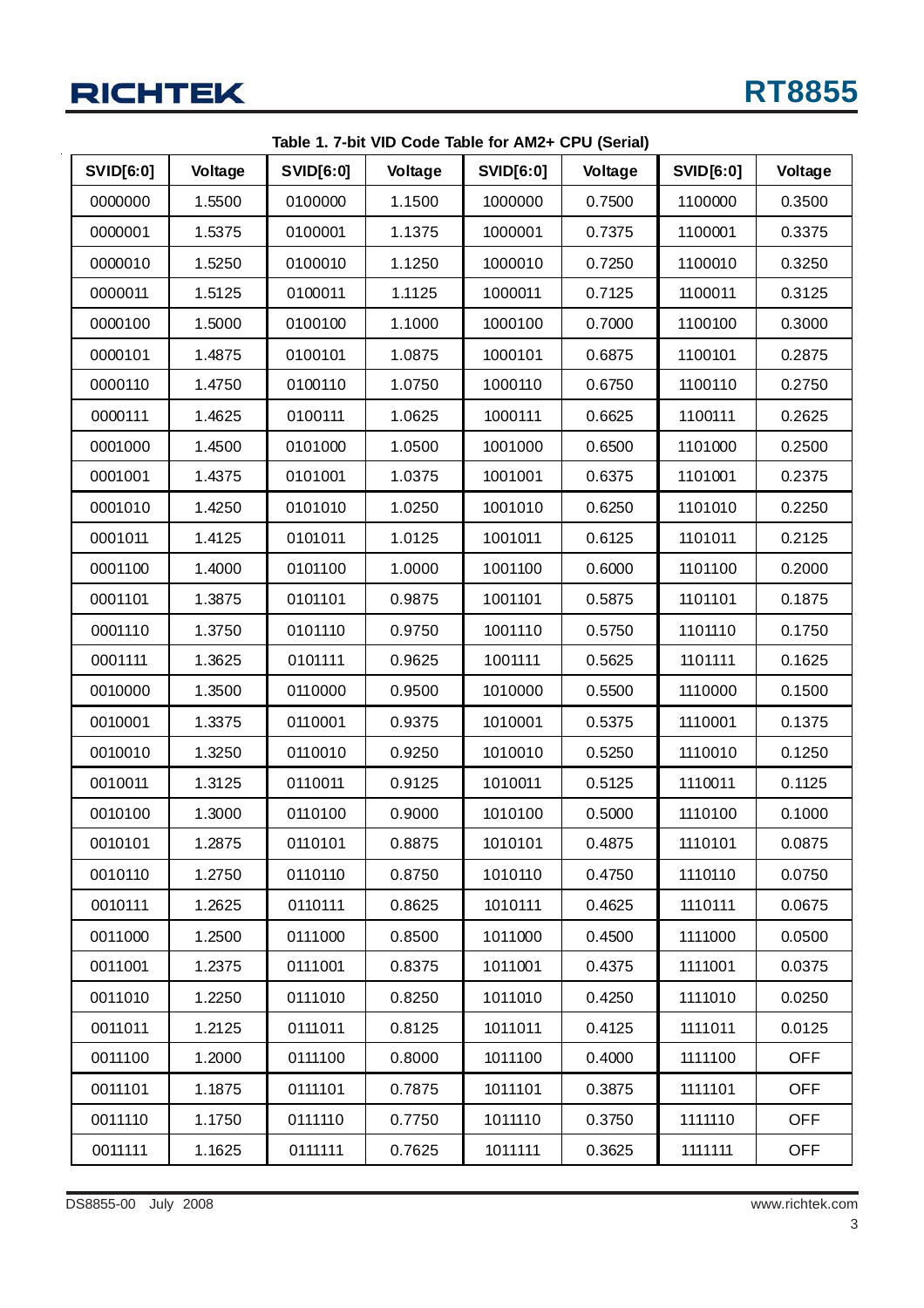

| Table 2. 6-bit VID Code Table for AMZ CPU (Paraliei) |         |                 |         |                 |         |                 |         |  |
|------------------------------------------------------|---------|-----------------|---------|-----------------|---------|-----------------|---------|--|
| VID[5:0]                                             | Voltage | <b>VID[5:0]</b> | Voltage | <b>VID[5:0]</b> | Voltage | <b>VID[5:0]</b> | Voltage |  |
| 000000                                               | 1.5500  | 010000          | 1.1500  | 100000          | 0.7625  | 110000          | 0.5625  |  |
| 000001                                               | 1.5250  | 010001          | 1.1250  | 100001          | 0.7500  | 110001          | 0.5500  |  |
| 000010                                               | 1.5000  | 010010          | 1.1000  | 100010          | 0.7375  | 110010          | 0.5375  |  |
| 000011                                               | 1.4750  | 010011          | 1.0750  | 100011          | 0.7250  | 110011          | 0.5250  |  |
| 000100                                               | 1.4500  | 010100          | 1.0500  | 100100          | 0.7125  | 110100          | 0.5125  |  |
| 000101                                               | 1.4250  | 010101          | 1.0250  | 100101          | 0.7000  | 110101          | 0.5000  |  |
| 000110                                               | 1.4000  | 010110          | 1.0000  | 100110          | 0.6875  | 110110          | 0.4875  |  |
| 000111                                               | 1.3750  | 010111          | 0.9750  | 100111          | 0.6750  | 110111          | 0.4750  |  |
| 001000                                               | 1.3500  | 011000          | 0.9500  | 101000          | 0.6625  | 111000          | 0.4625  |  |
| 001001                                               | 1.3250  | 011001          | 0.9250  | 101001          | 0.6500  | 111001          | 0.4500  |  |
| 001010                                               | 1.3000  | 011010          | 0.9000  | 101010          | 0.6375  | 111010          | 0.4375  |  |
| 001011                                               | 1.2750  | 011011          | 0.8750  | 101011          | 0.6250  | 111011          | 0.4250  |  |
| 001100                                               | 1.2500  | 011100          | 0.8500  | 101100          | 0.6125  | 111100          | 0.4125  |  |
| 001101                                               | 1.2250  | 011101          | 0.8250  | 101101          | 0.6000  | 111101          | 0.4000  |  |
| 001110                                               | 1.2000  | 011110          | 0.8000  | 101110          | 0.5875  | 111110          | 0.3875  |  |
| 001111                                               | 1.1750  | 011111          | 0.7750  | 101111          | 0.5750  | 111111          | 0.3750  |  |

**Table 2. 6-bit VID Code Table for AM2 CPU (Parallel)**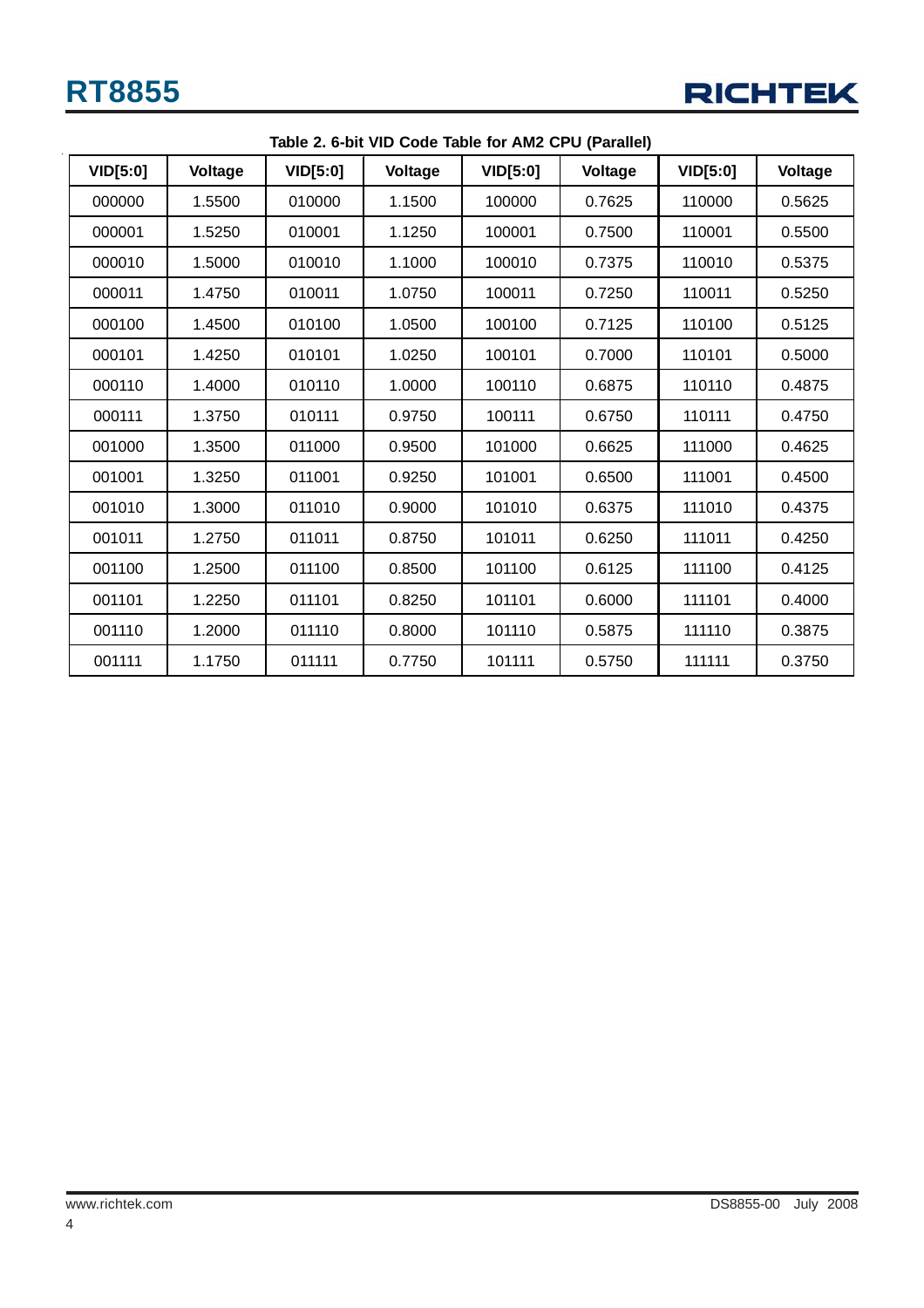## **Functional Pin Description**

| Pin No.             | <b>Pin Name</b>          | <b>Pin Function</b>                                                                                                                             |
|---------------------|--------------------------|-------------------------------------------------------------------------------------------------------------------------------------------------|
| 1                   | <b>PWROK</b>             | PWROK Input Signal.                                                                                                                             |
| $\overline{2}$      | RT.                      | Connect this pin to GND by a resistor to adjust frequency.                                                                                      |
| 3                   | <b>FBRTN</b>             | Remote sense ground for CORE.                                                                                                                   |
| 4                   | FBRTN_NB                 | Remote sense ground for NB.                                                                                                                     |
| 5                   | FB_NB                    | Inverting input of error-amp for NB.                                                                                                            |
| 6                   | COMP_NB                  | Output of error-amp and input of PWM comparator for NB.                                                                                         |
| $\overline{7}$      | ISP_NB                   | Positive current sense pin of NB                                                                                                                |
| 8                   | ISN_NB                   | Negative current sense pin of NB                                                                                                                |
| 9                   | <b>ADJ</b>               | Connect this pin to GND by a resistor to set load line of<br>VCORE.                                                                             |
| 10                  | <b>OFS</b>               | Connect this pin to GND/5VCC by a resistor to set no-load<br>offset voltage of V <sub>CORE</sub> .                                              |
| 11                  | <b>COMP</b>              | Output of error-amp and input of PWM comparator of V <sub>CORE</sub> .                                                                          |
| 12                  | FB                       | Inverting input of error-amp of V <sub>CORE</sub> .                                                                                             |
| 13                  | IMAX_NB                  | Connect this pin to GND by a resistor to set OCP of NB.                                                                                         |
| 14                  | <b>IMAX</b>              | Connect this pin to GND by a resistor to set OCP of VCORE.                                                                                      |
| 15, 17, 19, 21      | ISN1, ISN2, ISN3, ISN4   | Negative current sense pin of channel 1, 2, 3 and 4.                                                                                            |
| 16, 18, 20, 22      | ISP1, ISP2, ISP3, ISP4   | Positive current sense pin of channel 1, 2, 3 and 4.                                                                                            |
| 23                  | <b>PS</b>                | Power Saving Mode Selection Pin.                                                                                                                |
|                     |                          | Output of internal 5V regulator for control circuits power supply.                                                                              |
| 24                  | VCC <sub>5</sub>         | Connect this pin to GND by a ceramic capacitor larger than 1uF.                                                                                 |
| 25,26               | PWM4, PWM3               | PWM output for channel 4 and channel 3.                                                                                                         |
| 27, 35, 36          | BOOT2, BOOT1, BOOT_NB    | Bootstrap supply for channel 2 and channel 1 and NB.                                                                                            |
| 28, 34, 37          | UGATE2, UGATE1, UGATE_NB | Upper gate driver for channel 2 and channel 1 and NB.                                                                                           |
| 29, 33, 38          | PHASE2, PHASE1, PHASE_NB | Switching node of channel 2 and channel 1 and NB.                                                                                               |
| 30, 32, 39          | LGATE2, LGATE1, LGATE_NB | Lower gate driver for channel 2 and channel 1 and NB.                                                                                           |
| 31, 40              | VCC12, VCC12_NB          | IC power supply. Connect this pin to 12V.                                                                                                       |
|                     |                          | PVI Mode : Used as voltage identification input for DAC.                                                                                        |
| 41                  | VID0/VFIXEN              | SVI Mode: Functions as VFIXEN selection input.                                                                                                  |
| 42                  | VID1/PVI                 | This pin selects PVI/SVI mode based on the state of this pin<br>prior to EN signal.<br>PVI Mode : Used as voltage identification input for DAC. |
|                     |                          | PVI Mode : Used as voltage identification input for DAC.                                                                                        |
| 43                  | VID2/SVD                 | SVI Mode: Serial data input.                                                                                                                    |
|                     |                          | PVI Mode: Used as voltage identification input for DAC.                                                                                         |
| 44                  | VID3/SVC                 | SVI Mode: Serial clock input.                                                                                                                   |
| 45, 46              | VID4, VID5               | PVI Mode : Used as voltage identification input for DAC.                                                                                        |
| 47                  | <b>PGOOD</b>             | Power Good Indicator (open drain).                                                                                                              |
| 48                  | EN                       | Enable Input Signal.                                                                                                                            |
| Exposed pad<br>(49) | <b>GND</b>               | Reference Ground for the IC. The exposed pad must be<br>soldered to a large PCB and connected to GND for maximum<br>power dissipation.          |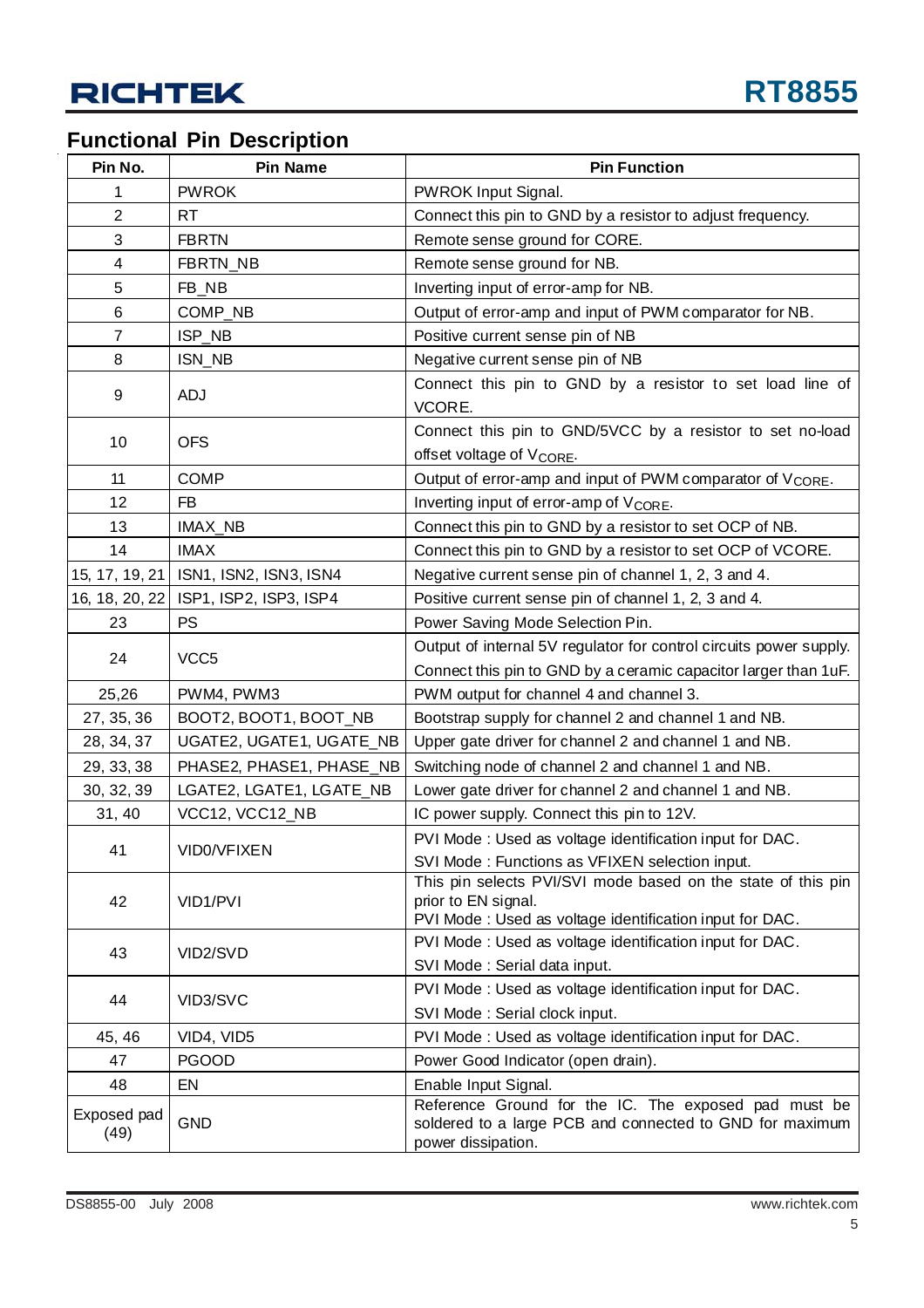

### **Function Block Diagram**

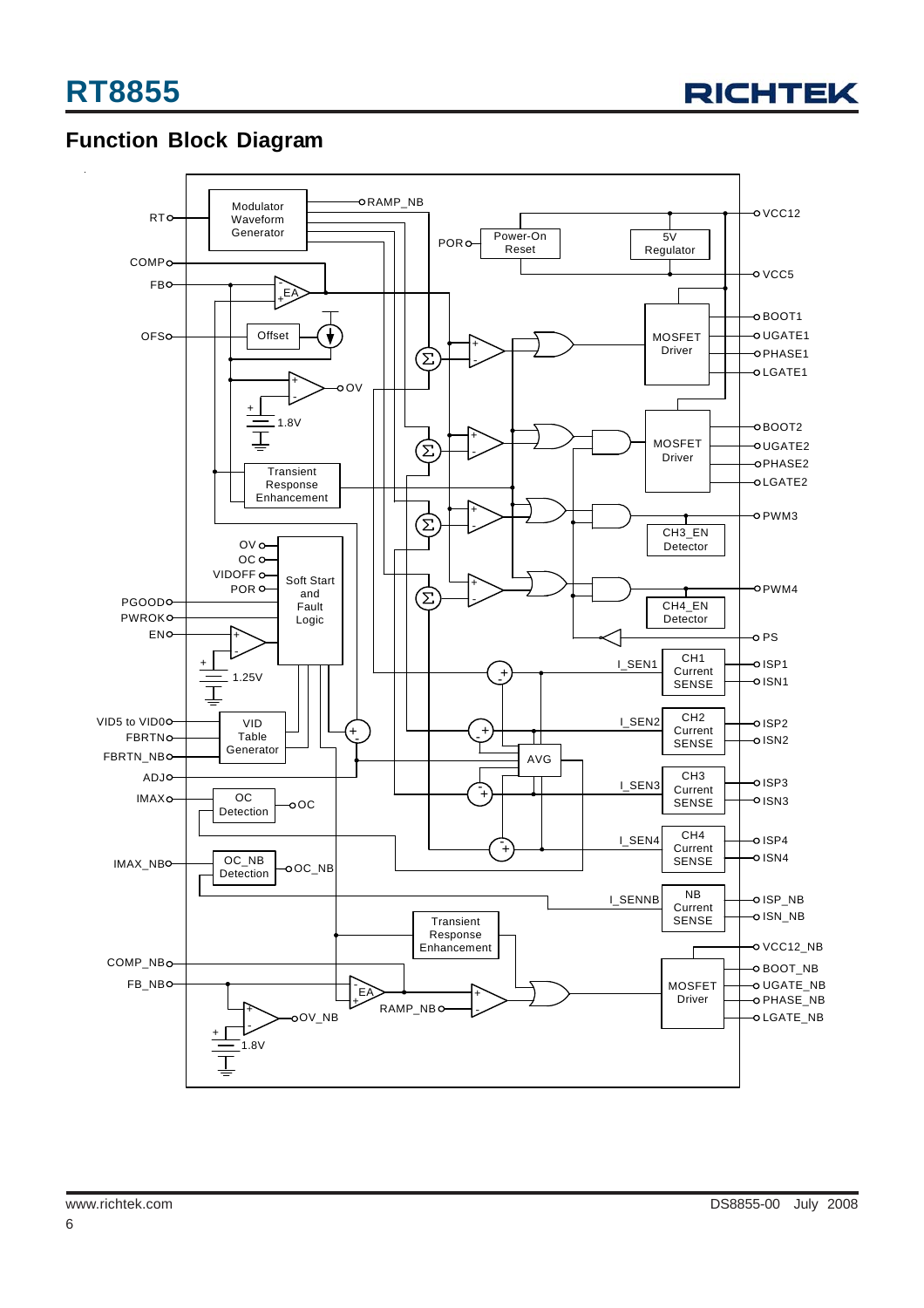# **RT8855**

## **Absolute Maximum Ratings** (Note 1)

| • BOOTx to GND                                 |  |
|------------------------------------------------|--|
|                                                |  |
|                                                |  |
| $\bullet$ PHASEx to GND                        |  |
|                                                |  |
|                                                |  |
|                                                |  |
| • Power Dissipation, $P_D @ T_A = 25^{\circ}C$ |  |
|                                                |  |
| • Package Thermal Resistance (Note 4)          |  |
|                                                |  |
|                                                |  |
|                                                |  |
|                                                |  |
| • ESD Susceptibility (Note 2)                  |  |
|                                                |  |
|                                                |  |

## **Recommended Operating Conditions** (Note 3)

### **Electrical Characteristics**

(VCC12 = 12V, GND = 0V,  $T_A = 25^{\circ}$ C, unless otherwise specified)

| <b>Parameter</b>              | Symbol               | <b>Conditions</b> | Min  | <b>Typ</b> | <b>Max</b> | <b>Unit</b> |  |  |
|-------------------------------|----------------------|-------------------|------|------------|------------|-------------|--|--|
| <b>VCC Supply Input</b>       |                      |                   |      |            |            |             |  |  |
| VCC12 Supply Voltage          | V <sub>VCC12</sub>   |                   | 10.8 | 12         | 13.2       | $\vee$      |  |  |
| VCC12 Supply Current          | VCC12                |                   | --   | 10         | --         | mA          |  |  |
| VCC12_NB Supply Voltage       | VVCC12_NB            |                   | 10.8 | 12         | 13.2       | $\vee$      |  |  |
| VCC12_NB Supply Current       | VCC <sub>12_NB</sub> |                   | --   | 5          | $- -$      | mA          |  |  |
| <b>VCC5 Power</b>             |                      |                   |      |            |            |             |  |  |
| <b>VCC5 Supply Voltage</b>    | V <sub>VCC5</sub>    | $I_{LOAD} = 10mA$ | 4.9  | 5          | 5.1        | $\vee$      |  |  |
| <b>VCC5 Output Sourcing</b>   | I <sub>VCC5</sub>    |                   | 10   | $- -$      | $-$        | mA          |  |  |
| <b>Power-On Reset</b>         |                      |                   |      |            |            |             |  |  |
| <b>VCC12 Rising Threshold</b> | V vcc 12TH           | VCC12 Rising      | 9.2  | 9.6        | 10         | $\vee$      |  |  |
| VCC12 Hysteresis              | V <sub>VCC12HY</sub> | VCC12 Falling     | --   | 0.9        | $ -$       | V           |  |  |
| <b>Input Threshold</b>        |                      |                   |      |            |            |             |  |  |
| Enable Input High Threshold   | V <sub>ENHI</sub>    | <b>EN Rising</b>  | 2    | $- -$      | --         | $\vee$      |  |  |
| Enable Input Low Threshold    | V <sub>ENLO</sub>    | <b>EN Falling</b> | --   |            | 0.8        | $\vee$      |  |  |

*To be continued*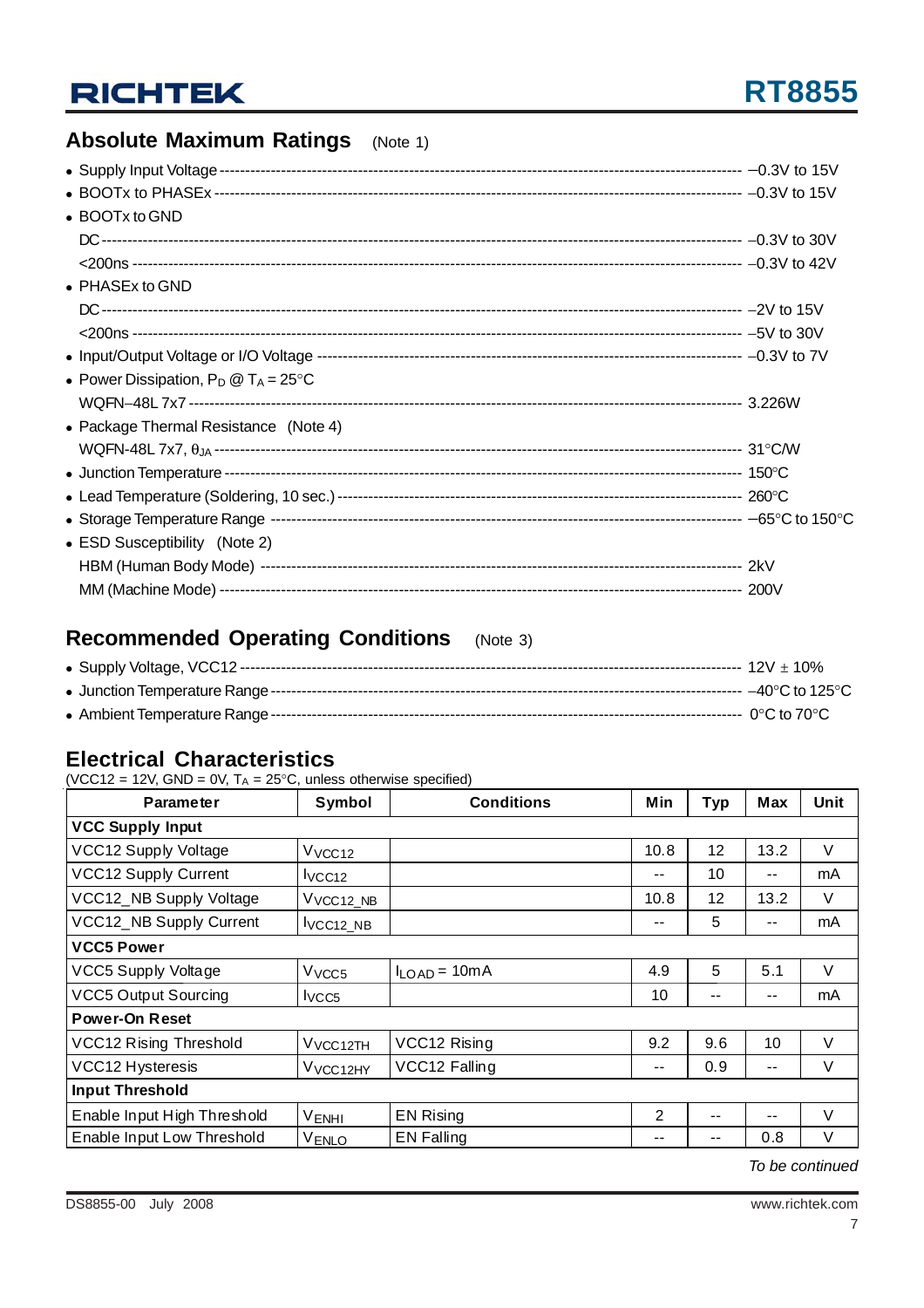# **RT8855**



| <b>Parameter</b>                  | <b>Symbol</b>             | <b>Conditions</b>                         | Min                      | <b>Typ</b>                 | <b>Max</b>               | Unit       |
|-----------------------------------|---------------------------|-------------------------------------------|--------------------------|----------------------------|--------------------------|------------|
| PWROK Input High Threshold        | <b>VPOKHI</b>             | <b>PWROK Rising</b>                       | $\mathbf{2}$             |                            |                          | V          |
| PWROK Input Low Threshold         | VPOKLO                    | <b>PWROK Falling</b>                      | $-$                      |                            | 0.8                      | V          |
| VID5 to VID0 Rising Threshold     | VVID5 to 0                | VID5 to VID0 Rising                       | 0.75                     | 0.8                        | 0.85                     | V          |
| VID5 to VID0 Hysteresis           | V VID5 to 0 HYS           | VID5 to VID0 Falling                      | --                       | 25                         |                          | mV         |
| VID5 to VID0 Pull-Down<br>Current | VID <sub>5</sub> to 0     | V <sub>VID5</sub> to $0 = 1.5V$           | ۰.                       | 16                         | 30                       | uA         |
| <b>Reference Voltage accuracy</b> |                           |                                           |                          |                            |                          |            |
|                                   |                           | 1V to 1.55V                               | $-0.5$                   | $-$                        | $+0.5$                   | $\%$       |
| <b>DAC Accuracy</b>               |                           | 0.8V to 1V                                | $-8$                     | $- -$                      | $+8$                     | mV         |
|                                   |                           | 0.5V to 0.8V                              | $-10$                    | --                         | $+10$                    | mV         |
| <b>Error Amplifier</b>            |                           |                                           |                          |                            |                          |            |
| DC Gain                           | A <sub>DC</sub>           | No Load                                   | --                       | 80                         | --                       | dB         |
| Gain-Bandwidth                    | <b>GBW</b>                | $CLOAD = 10pF$                            | --                       | 10                         | --                       | <b>MHz</b> |
| Slew Rate                         | <b>SR</b>                 | $CLOAD = 10pF$                            | 10                       | $- -$                      | --                       | V/us       |
| Output Voltage Range              | V <sub>COMP</sub>         | $R_{LOAD} = 47 k\Omega$                   | 0.5                      | $\overline{\phantom{a}}$ . | 3.6                      | V          |
| <b>Power Good</b>                 |                           |                                           |                          |                            |                          |            |
| Over-Voltage Threshold            | V <sub>PGOOD-OV</sub>     | FB Rising                                 | <b>VDAC</b>              | <b>VDAC</b>                | <b>VDAC</b>              | $\vee$     |
|                                   |                           |                                           | $+210mV$                 | $+240mV$                   | +270mV                   |            |
| Under-Voltage Threshold           | V <sub>PGOOD-UV</sub>     | FB Falling                                | <b>VDAC</b><br>$-330mV$  | <b>VDAC</b><br>$-300mV$    | <b>VDAC</b><br>$-270mV$  | $\vee$     |
|                                   |                           |                                           | <b>VDAC</b>              | <b>VDAC</b>                | <b>VDAC</b>              |            |
| Over-Voltage Threshold_NB         | V <sub>PGOOD</sub> -OV_NB | FB_NB Rising                              | $+210mV$                 | $+240mV$                   | +270mV                   | $\vee$     |
|                                   | VPGOOD-UV_NB              | FB_NB Falling                             | <b>VDAC</b>              | <b>VDAC</b>                | <b>VDAC</b>              | $\vee$     |
| Under-Voltage Threshold_NB        |                           |                                           | $-330mV$                 | $-300mV$                   | $-270mV$                 |            |
| Power Good Low Voltage            | V <sub>PGOOD</sub>        | $I_{PGOOD} = 4mA$                         | --                       | $\overline{a}$             | 0.4                      | $\vee$     |
| <b>Current Sense Amplifier</b>    |                           |                                           |                          |                            |                          |            |
| Max Current                       | <b>I</b> GMMAX            | $V_{CSP} = 1.3V$<br>Sink Current from CSN | 100                      | $-$                        | --                       | uA         |
| Input Offset Voltage              | Voscs                     |                                           | $-2$                     | $\mathsf 0$                | $+2$                     | mV         |
| <b>Oscillator</b>                 |                           |                                           |                          |                            |                          |            |
| Running Frequency                 | fosc                      | $R_{\rm RT} = 40 \text{k}\Omega$          | 270                      | 300                        | 330                      | kHz        |
| Ramp Amplitude                    | VRAMP                     |                                           | $\overline{\phantom{a}}$ | 1.6                        | $\overline{\phantom{a}}$ | $\vee$     |
| <b>Soft Start</b>                 |                           |                                           |                          |                            |                          |            |
| <b>Soft Start Slew Rate</b>       | <b>SR<sub>SS</sub></b>    | Slew Rate                                 | 2.5                      | 3.25                       | 4                        | mV/us      |
| VID change Slew Rate              | SR <sub>VID</sub>         | Slew Rate                                 | 2.5                      | 3.25                       | 4                        | mV/us      |
| <b>Protection</b>                 |                           |                                           |                          |                            |                          |            |
|                                   | VOVP                      | Sweep FB Voltage                          | 1.7                      | 1.8                        | 1.9                      | $\vee$     |
| Over-Voltage Threshold            | Vovp_nb                   | Sweep FB_NB Voltage                       | 1.7                      | 1.8                        | 1.9                      | V          |

*To be continued*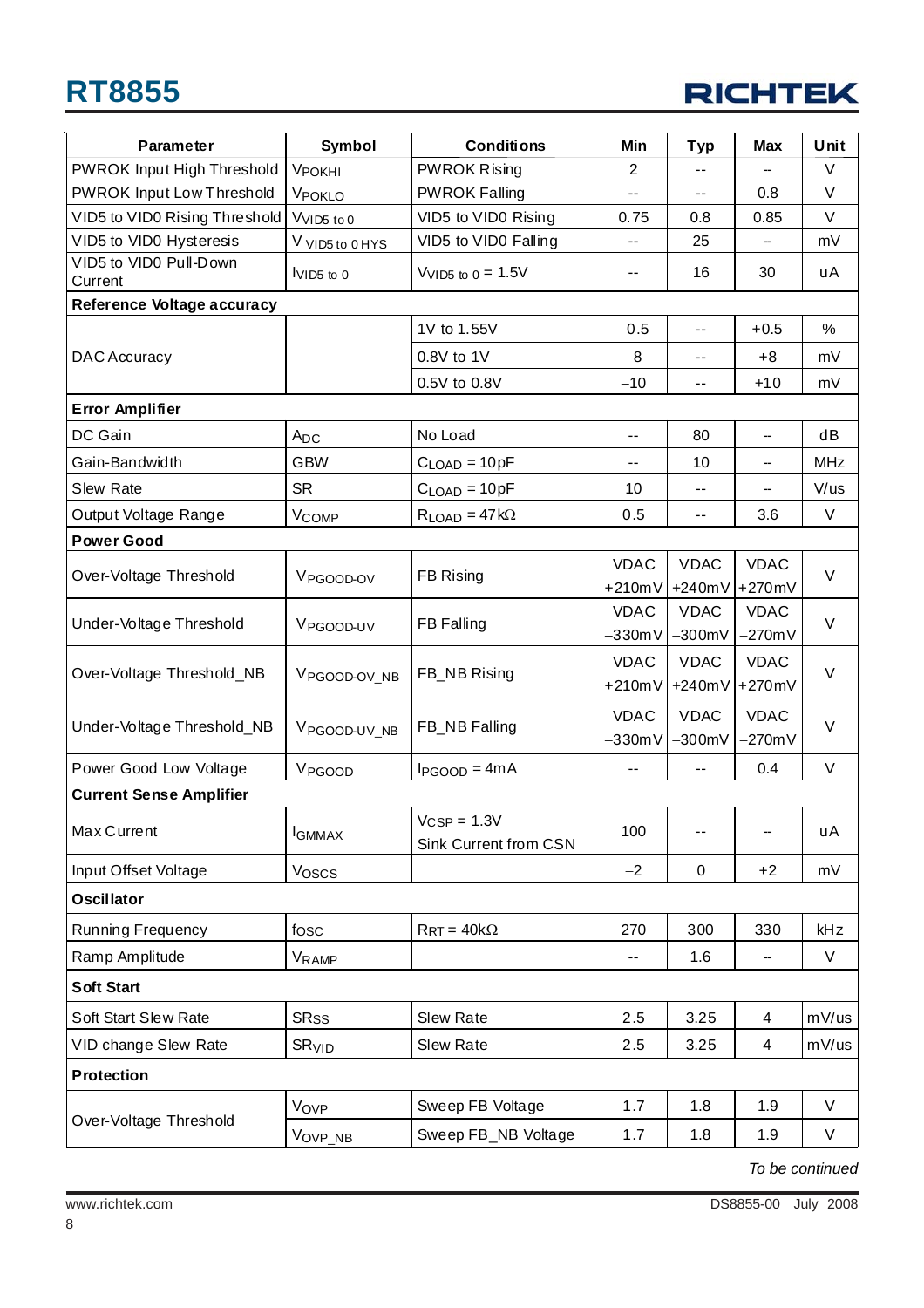| <b>Parameter</b>          | Symbol               | <b>Conditions</b>        | Min  | <b>Typ</b> | <b>Max</b> | Unit |
|---------------------------|----------------------|--------------------------|------|------------|------------|------|
|                           | $I_{OCP}$            | $R_{IMAX} = 40k\Omega$   | 68   | 80         | 92         | uA   |
| Over-Current Threshold    | <b>VIMAX</b>         | $RIMAX = 40k\Omega$      | 1.44 | 1.6        | 1.76       | V    |
|                           | l <sub>OCP_NB</sub>  | $RIMAX_{NB} = 40k\Omega$ | 68   | 80         | 92         | uA   |
|                           | V <sub>IMAX_NB</sub> | $RIMAX_{NB} = 40k\Omega$ | 1.44 | 1.6        | 1.76       | V    |
| <b>Gate Driver</b>        |                      |                          |      |            |            |      |
| <b>UGATE Drive Source</b> | RUGATEST             | $BOOT - PHASE = 8V$      |      | 1          |            | Ω    |
|                           |                      | 250m A Source Current    | $ -$ |            |            |      |
|                           |                      | $BOOT - PHASE = 8V$      |      |            |            |      |
| <b>UGATE Drive Sink</b>   | <b>RUGATESK</b>      | 250mA Sink Current       |      | 1          |            | Ω    |
| <b>LGATE Drive Source</b> | $R_{\text{LGATEsr}}$ | $V_{LGATE} = 8V$         |      | 1          |            | Ω    |
| <b>LGATE Drive Sink</b>   | R <sub>LGATESK</sub> | 250mA Sink Current       |      | 0.9        |            | Ω    |

**Note 1.** Stresses listed as the above "Absolute Maximum Ratings" may cause permanent damage to the device. These are for stress ratings. Functional operation of the device at these or any other conditions beyond those indicated in the operational sections of the specifications is not implied. Exposure to absolute maximum rating conditions for extended periods may remain possibility to affect device reliability.

- **Note 2.** Devices are ESD sensitive. Handling precaution is recommended.
- **Note 3.** The device is not guaranteed to function outside its operating conditions.
- Note 4.  $θ<sub>JA</sub>$  is measured in the natural convection at T<sub>A</sub> = 25°C on a effective single layer thermal conductivity test board of JEDEC thermal measurement standard.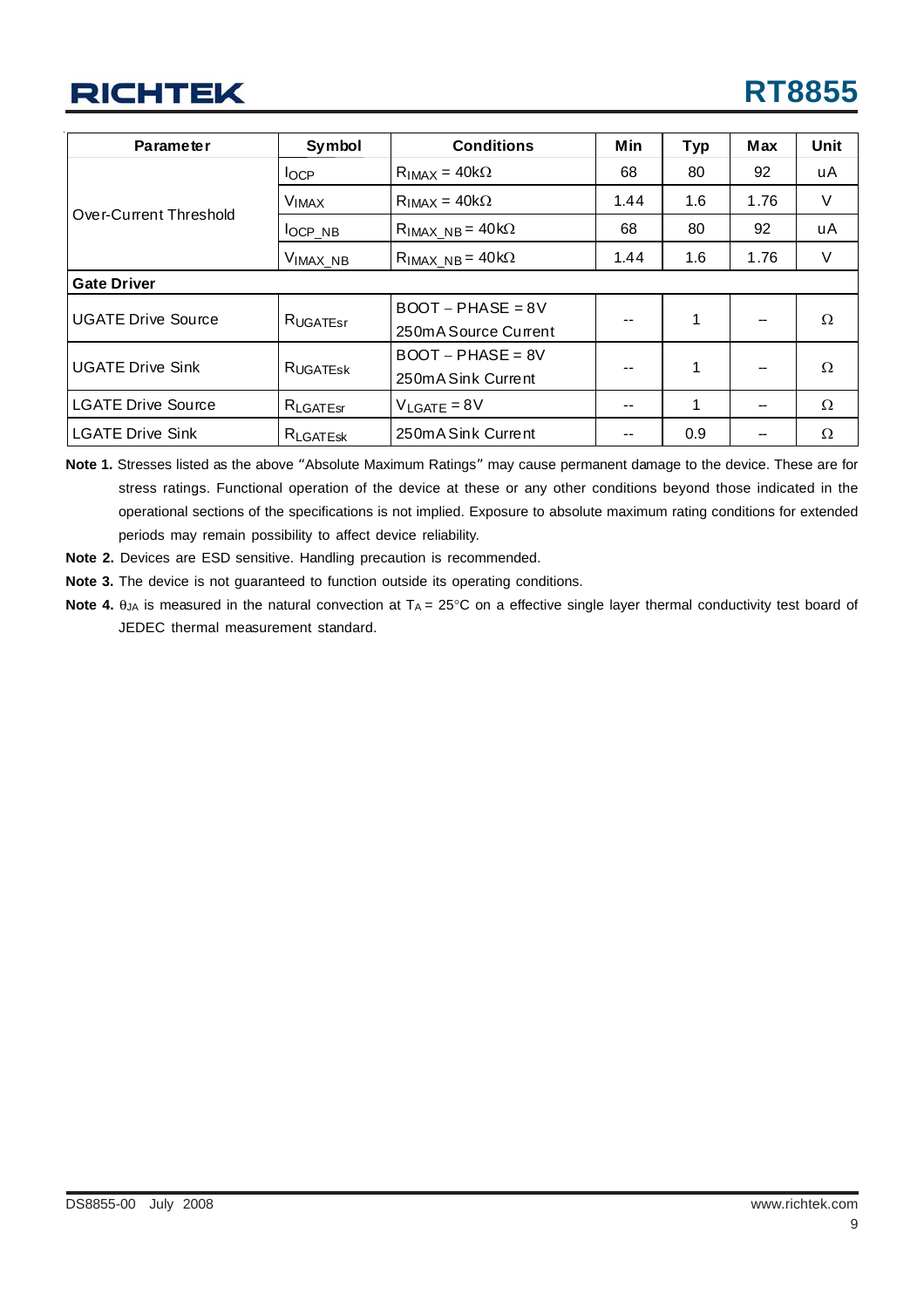### **Application Information**

The RT8855 is a dual output PWM controller supports hybrid power control of AMD processors which operate from either a 6-bit parallel VID interface (PVI) or a serial VID interface (SVI). One of the outputs is a 4/3/2/1-phase PWM controller with two integrated MOSFET drivers to support CPU core voltage (VDD) and another is a singlephase buck controller with an integrated MOSFET driver to power North-Bridge (NB) chipset (VDDNB) in SVI mode. In PVI mode, only multiphase PWM controller is active for single-plane VDD only processor.

Richtek's proprietary Burst Transient Response(BTRTM), provides fastest initial response to high di/dt load transients and less bulk and ceramic output capacitance is required to meet transient regulation specifications. The RT8855 incorporates differential voltage sensing, continuous inductor DCR phase current sensing, programmable loadline voltage positioning and offset voltage to provide high accuracy regulated power for both VDD and VDDNB. While VDDNB is enabled in SVI mode, it will be automatically phase-shifted with respect to the CPU Core phases in order to reduce the total input RMS current amount.

#### **CPU\_TYPE Detection and System Start-Up**

At system Start-up, on the rising-edge of EN signal, RT8855 monitors the status of VID1 and latches the PVI mode (VID1 = 1) or SVI mode (VID1 = 0).

#### **PVI Mode**

PVI is a 6-bit-wide parallel interface used to address the CPU Core section reference. According to the selected code, the device sets the Core section reference and regulates its output voltage according to Table 2. In this mode, NB section is kept in high impedance. Furthermore, PWROK information is ignored as well since the signal only applies to the SVI protocol.

#### **SVI Mode**

SVI is a two wire, Clock and Data, bus that connect a single master (CPU) to one slave (RT8855). The master initiates and terminates SVI transactions and drives the clock, SVC, and the data, SVD, during a transaction. The slave receives the SVI transactions and acts accordingly. SVI wire protocol is based on fast-mode I2C as shown in Figure1. SVI interface also consider two additional signals needed to manage the system start-up. These signals are EN and PWROK. The device asserts a PGOOD signal if the output voltages are in regulation.



#### **Set VID Command**

The Set VID Command is defined as the command sequence that the CPU issues on the SVI bus to modify the voltage level of the Core section and NB section, as shown is Figure 1. During a Set VID Command, the processor sends the start (Start) sequence followed by the address of the Section which the Set VID Command applies. The processor then sends the write (WRITE) bit. After the write bit, The Voltage Regulator (VR) sends the acknowledge (ACK) bit. The processor then sends the VID bits code during the data phase. The VR sends the acknowledge (ACK) bit after the data phase. Finally, the processor sends the stop (Stop) sequence. After the VR has detected the stop, it performs an On-the-Fly VID transition for the addressed section(s). Refer to Table 3 for the details of SVI send byte.

RT8855 is able to manage individual power off for both VCORE and NB sections. The CPU may issue a serial VID command to power off or power on one section while the other one remains powered. In this case, the PGOOD signal remains asserted.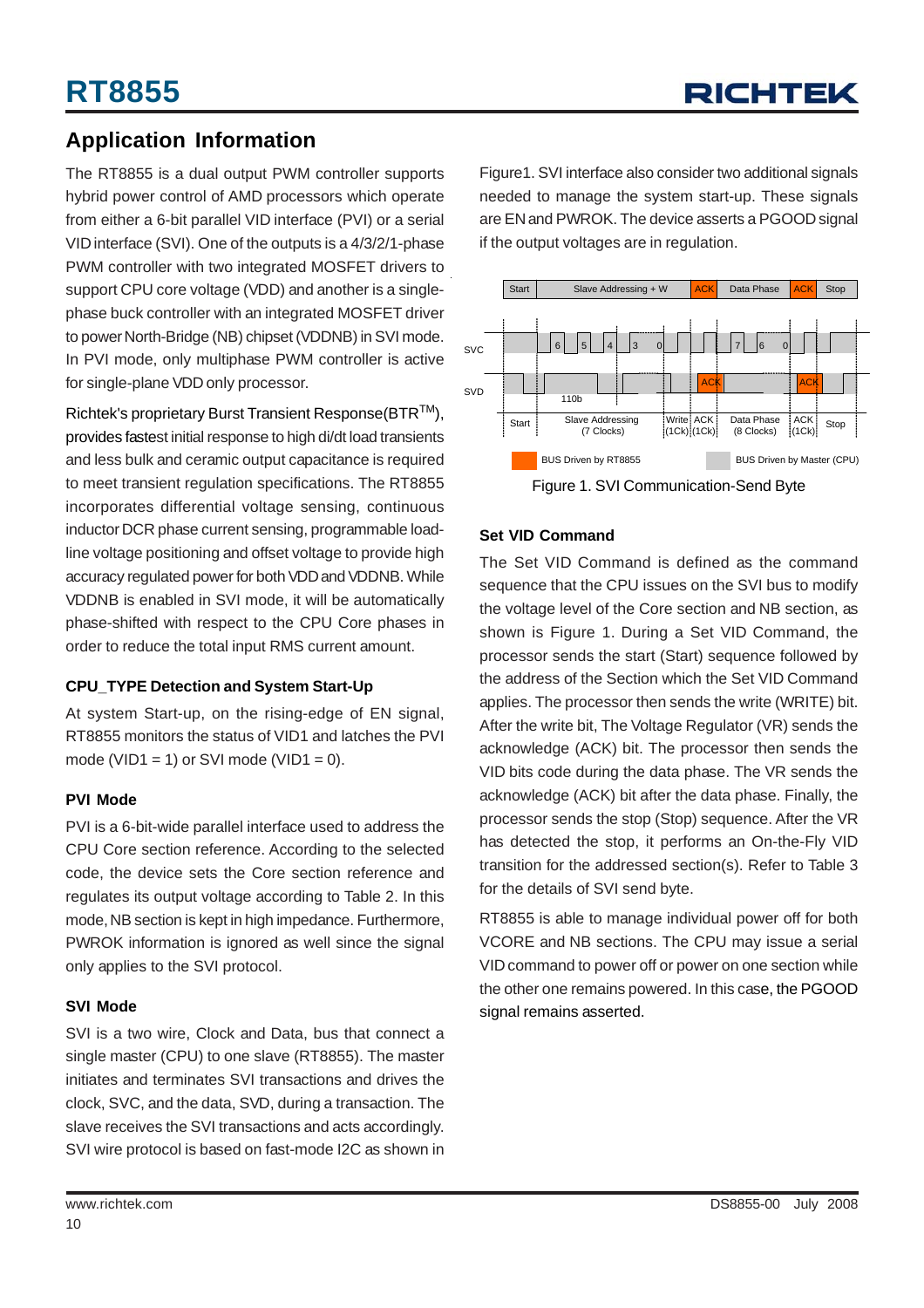#### **Table 3. SVI Send Byte-Address and Data Phase**

| <b>Description / Example</b> |  |
|------------------------------|--|
|------------------------------|--|

| <b>bits</b>    | <b>Description</b>                               |  |  |  |  |  |
|----------------|--------------------------------------------------|--|--|--|--|--|
|                | <b>Address Phase</b>                             |  |  |  |  |  |
| 6:4            | Always 110b                                      |  |  |  |  |  |
| 3              | Not Applicable, ignored.                         |  |  |  |  |  |
| $\overline{2}$ | Not Applicable, ignored.                         |  |  |  |  |  |
|                | <b>CORE Section.</b> (Note)                      |  |  |  |  |  |
|                | If set then the following data byte contains the |  |  |  |  |  |
|                | VID code for CORE Section.                       |  |  |  |  |  |
|                | NB Section. (Note)                               |  |  |  |  |  |
| O              | If set then the following data byte contains the |  |  |  |  |  |
|                | VID code for NB Section.                         |  |  |  |  |  |
|                | Data Phase                                       |  |  |  |  |  |
| 7              | PSI_L Flag (Active Low). When asserted, the      |  |  |  |  |  |
|                | VR is allowed to enter Power-Saving Mode.        |  |  |  |  |  |
| 6              | VID Code.                                        |  |  |  |  |  |

Note : Assertion in both bit 1 and 0 will address the VID code to both CORE and NB simultaneously.

Example :

| <b>SVI Address</b><br>Bits [6 : 0] | <b>Description</b>                  |  |  |  |  |
|------------------------------------|-------------------------------------|--|--|--|--|
| 1100 000                           | Should be ignored.                  |  |  |  |  |
| 1100 001                           | Set VID on VDDNB.                   |  |  |  |  |
| 1100 110                           | Set VID on VDD0 and VDD1.           |  |  |  |  |
| 1100 100                           | Set VID on VDD1.                    |  |  |  |  |
| 1100_010                           | Set VID on VDD0 or VDD (uniplane).  |  |  |  |  |
| 1100 111                           | Set VID on VDDNB, VDD0 and<br>VDD1. |  |  |  |  |

#### **PWROK De-assertion**

PWROK stays low after EN signal is asserted, and the controller regulates all the planes according to the Pre-PWROK Metal VID.

PGOOD is de-asserted as long as Pre-PWROK Metal VID voltage is out of the initial voltage specifications.

#### **V\_FIX Mode Function**

Anytime the pin VID0/VFIXEN is pulled high, the controller enters V-FIX mode. When in V\_FIX mode, both VCORE and NB section voltages are governed by the information shown in Table 4. Regardless of the state of PWROK, the device will work in SVI mode. SVC and SVD are considered as static VID and the output voltage will be changed according to their status. Dynamic SVC/SVD-change management is provided in this condition. V\_FIX mode is intended for system debug only.

|  |  | Table 4. V FIX Mode and Pre-PWROK Metal VID |  |
|--|--|---------------------------------------------|--|
|--|--|---------------------------------------------|--|

|            | <b>SVD</b> | <b>Output Voltage (V)</b> |                   |  |
|------------|------------|---------------------------|-------------------|--|
| <b>SVC</b> |            | <b>Pre-PWROK</b>          | <b>V FIX Mode</b> |  |
|            |            | <b>Metal VID</b>          |                   |  |
|            |            | 1.1V                      | 1.4V              |  |
|            |            | 1.0V                      | 1.2V              |  |
|            |            | 0.9V                      | 1.0V              |  |
|            |            | 0.8V                      | 0.8V              |  |

#### **Power Ready Detection**

During start-up, RT8855 will detect VCC12, VCC5 and EN signal. Figure 2 shows the power ready detection circuit. When VCC12 > 9.6V and VCC5 > 4.6V, POR (Power On Reset) will go high. POR is the internal signal to indicate all input powers are ready to let RT8855 and the companioned MOSFET drivers to work properly. When POR = L, RT8855 will turn off both high side and low side MOSFETs.



Figure 2. Circuit for Power Ready Detection

#### **Power-Up Sequencing**

Figure 3 and 4 are the power-up sequencing diagram of RT8855. Once power\_on\_reset is valid (POR = H), on the rising edge of the EN signal, the RT8855 detects the VID1 pin and determine to operate either in SVI or PVI mode. Figure3 shows the PVI-mode power sequence, the controller stays in T1 state waiting for valid parallel VID code sent by CPU. After receiving valid parallel VID code, VCORE continues ramping up to the specified voltage according to the VID code in T2 state. Figure 4 shows the SVI-mode power sequence, the controller samples the two serial VID pins, SVC and SVD. Then, the controller stores this value as the boot VID that is the so-called "Pre-PWROK Metal VID" in T1 state. After the processor starts with boot VID voltages, PWROK is asserted and the processor initializes the serial VID interface in T2 state. The processor uses the serial VID interface to issue VID commands to move the power planes from the boot VID values to the dual power planes in T3 state.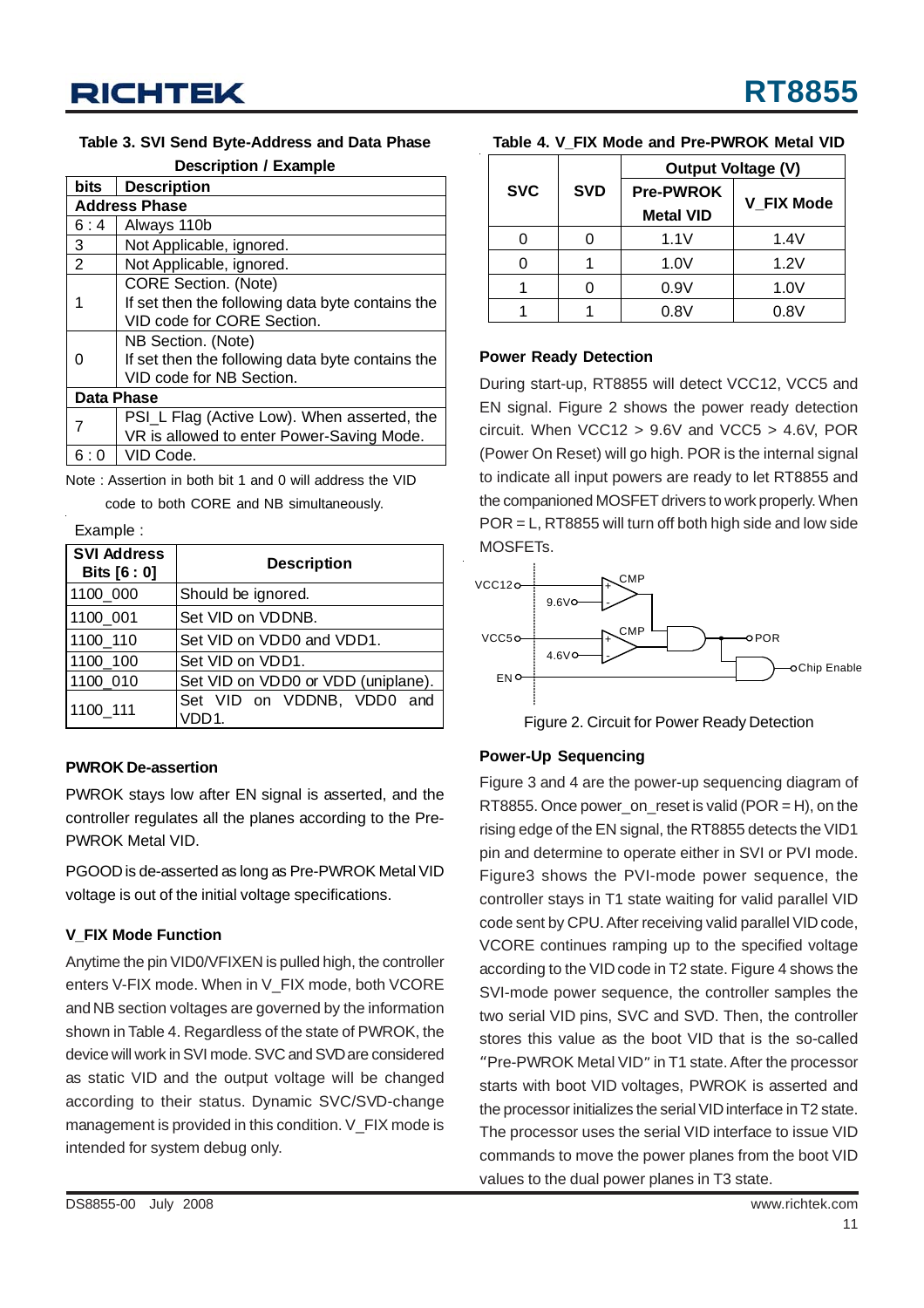# **RT8855**







Figure 4. SVI-Mode Power-sequencing Diagram

#### **CORE Section- Output Current Sensing**

The RT8855 provides a low input offset current-sense amplifier (CSA) to monitor the continuous output current of each phase for  $V_{\text{CORE}}$ . Output current of CSA ( $I_X[n]$ ) is used for current balance and active voltage position as shown in Figure 5. In this inductor current sensing topology,  $R<sub>S</sub>$  and  $C<sub>S</sub>$  must be set according to the equation below :

$$
\frac{L}{DCR} = Rs \times Cs
$$

Then the output current of CSA will follow the equation below :

 $I_X = \frac{[I_L \times DCR - V_{OFS\text{-CSA}} + 235nA \times (R_{CSP} - R_{CSN})]}{R_{CSN}}$ 

235nA is the typical value of the CSA input offset current.  $V_{OFS-CSA}$  is the input offset. Usually, " $V_{OFS-CSA}$  + 235nA x  $(R_{CSP} - R_{CSN})$ " is negligible except at very light load and the equation can be simplified as the equation below :

$$
I_X = \frac{I_L \times DCR}{R_{CSN}}
$$

12



RICHTEI

Figure 5. Current Sensing Circuit.

#### **CORE Section- Phase Detection**

The number of the operational phases is determined by the internal circuitry that monitors the ISNx voltages during start up. Normally, the RT8855 operates as a 4-phase PWM controller. Pull ISN4 and ISP4 to 5VCC programs 3-phase operation, pull ISN3 and ISP3 to 5VCC programs 2-phase operation, and pull ISN2 and ISP2 to 5VCC programs 1-phase operation. RT8855 detects the voltage of ISN4, ISN3 and ISN2 at rising edge of POR. At the rising edge, RT8855 detects whether the voltage of ISN4, ISN3 and ISN2 are higher than "VCC5-1V" respectively to decide how many phases should be active. Phase detection is only active during start up. Once POR = high, the number of operational phases is determined and latched.

#### **CORE Section- Switching Frequency**

Connect a resistor  $(R_T)$  from the RT pin to GND can program the switching frequency of each phase. Figure 6 shows the relationship between the resistance and switching frequency.

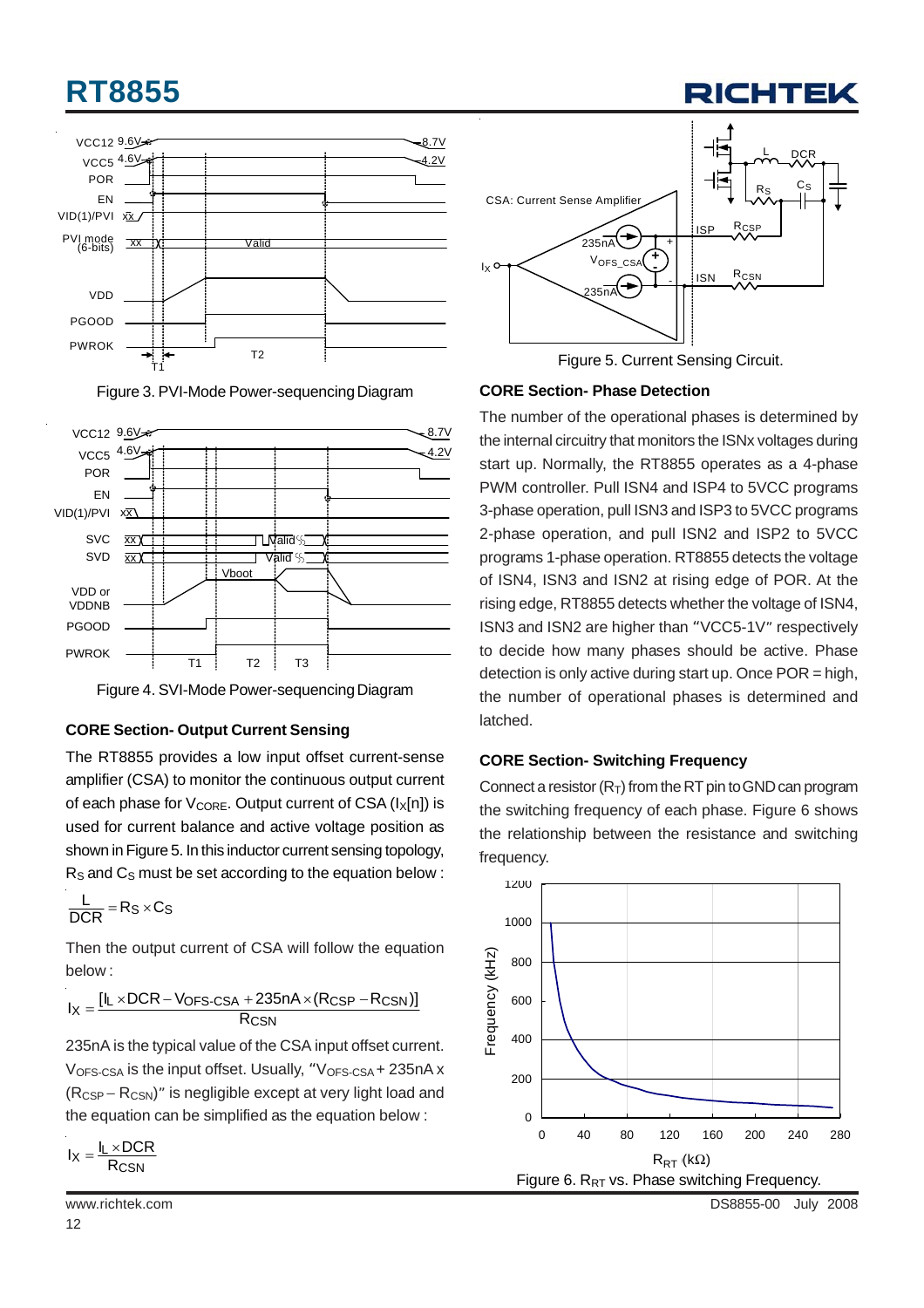#### **CORE Section- Differential Output Voltage Sensing**

The RT8855 uses differential voltage sensing by a high gain low offset ErrorAmp as shown in Figure 7. Connect the negative on-die CPU remote sense pin to FBRTN. Connect the positive on-die remote sense pin to FB with a resistor  $(R_{FB})$  The ErrorAmp compares EAP  $( = V_{\text{DAC}} - V_{\text{ADJ}})$  with the  $V_{\text{FB}}$  to regulate the output voltage.



Figure 7. Circuit for VCORE Differential Sensing and No load Offest.

#### **CORE Section- No-Load Offset**

In Figure 7,  $I_{OFSP}$  and  $I_{OFSN}$  are used to generate no-load offset. Either  $I_{\text{OFSP}}$  or  $I_{\text{OFSN}}$  is active during normal operation. Connect a resistor from OFS pin to GND to activate  $I_{\text{OFSN}}$ .  $I<sub>OFSN</sub>$  flows through  $R<sub>FB</sub>$  from FB pin to  $V<sub>CCP</sub>$ . In this case, negative no-load offset voltage  $(V_{OFSN})$  is generated.

Connect a resistor from OFS pin to 5VCC to activate  $I_{\text{OFSP}}$ .  $I_{\text{OFSP}}$  flows through  $R_{FB}$  from the  $V_{CCP}$  to FB pin. In this case, positive no-load offset voltage  $(V_{OFSP})$  is generated.

Beside IOFSN and IOFSP, the RT8855 generates another DC current for initial no-load negative offset. A DC current source will continuously inject typical 9uA current into the resistors connected to ADJ pin, Therefore, the effect of this 9uA current source and ADJ resistors should counted into the calculation of no-load offset :

VOFSN = IOFSN × RFB + 9u × RADJ  
= 
$$
0.4 \times \frac{RFB}{ROFS} + 9u \times RADJ
$$

 $V$ OFSP =  $I$ OFSP  $\times$ RFB  $-$ 9u $\times$ R $_{\rm ADJ}$  $= 0.4 \times \frac{RFB}{ROFS} - 9u \times RADJ$ 

#### **CORE Section- Programmable Load-line**

Output current of CSA is summed and averaged in RT8855. Then  $0.5\Sigma$  ( $I_X[n]$ ) is sent to ADJ pin. Because  $\Sigma$   $I_X[n]$  is a PTC (Positive Temperature Coefficient) current, an NTC (Negative Temperature Coefficient) resistor is needed to connect ADJ pin to GND. If the NTC resistor is properly selected to compensate the temperature coefficient of  $I_X[n]$ , the voltage on ADJ pin will be proportional to  $I<sub>OUT</sub>$  without temperature effect. In RT8855, the positive input of ErrorAmp is "V<sub>DAC</sub> – V<sub>ADJ</sub>". V<sub>OUT</sub> will follow " $V_{DAC} - V_{ADJ''}$ , too. Thus, the output voltage decreasing linearly with  $I<sub>OUT</sub>$  is obtained. The loadline is defined as :

$$
LL(loading) = \frac{\Delta V_{OUT}}{\Delta I_{OUT}} = \frac{\Delta V_{ADJ}}{\Delta I_{OUT}} = \frac{1}{2} \times DCR \times \frac{R_{ADJ}}{R_{CSN}}
$$

Briefly, the resistance of RADJ sets the resistance of loadline. The temperature coefficient of  $R_{ADJ}$  compensates the temperature effect of loadline.

#### **CORE Section- Load Transient Quick Response**

In steady state, the voltage of  $V_{FB}$  is controlled to be very close to  $V_{EAP}$ . While a load step transient from light load to heavy load could cause  $V_{FB}$  lower than  $V_{EAP}$  by several tens of mV. In prior design, owing to limited control bandwidth, controller is hard to prevent  $V_{OUT}$  undershoot during quick load transient from light load to heavy load. RT8855 buit in proprietary Burst Transient Response  $(BTR<sup>TM</sup>)$  technology, that detects load transient by comparing  $V_{FB}$  and  $V_{EAP}$ . If  $V_{FB}$  suddenly drops below " $V_{EAP} - V_{OR}$ ",  $V_{QR}$  is a predetermined voltage. The quick response indicator QR rises up. When QR = high, RT8855 turns on all high side MOSFETs and turn off all low side MOSFETs. The sensitivity of quick response can be adjusted by the values of  $C_{FB}$  and  $R_{FB}$ . Smaller  $R_{FB}$  and/ or larger  $C_{FB}$  will make QR easier to be trigger. Figure 8 is the circuit and typical waveforms.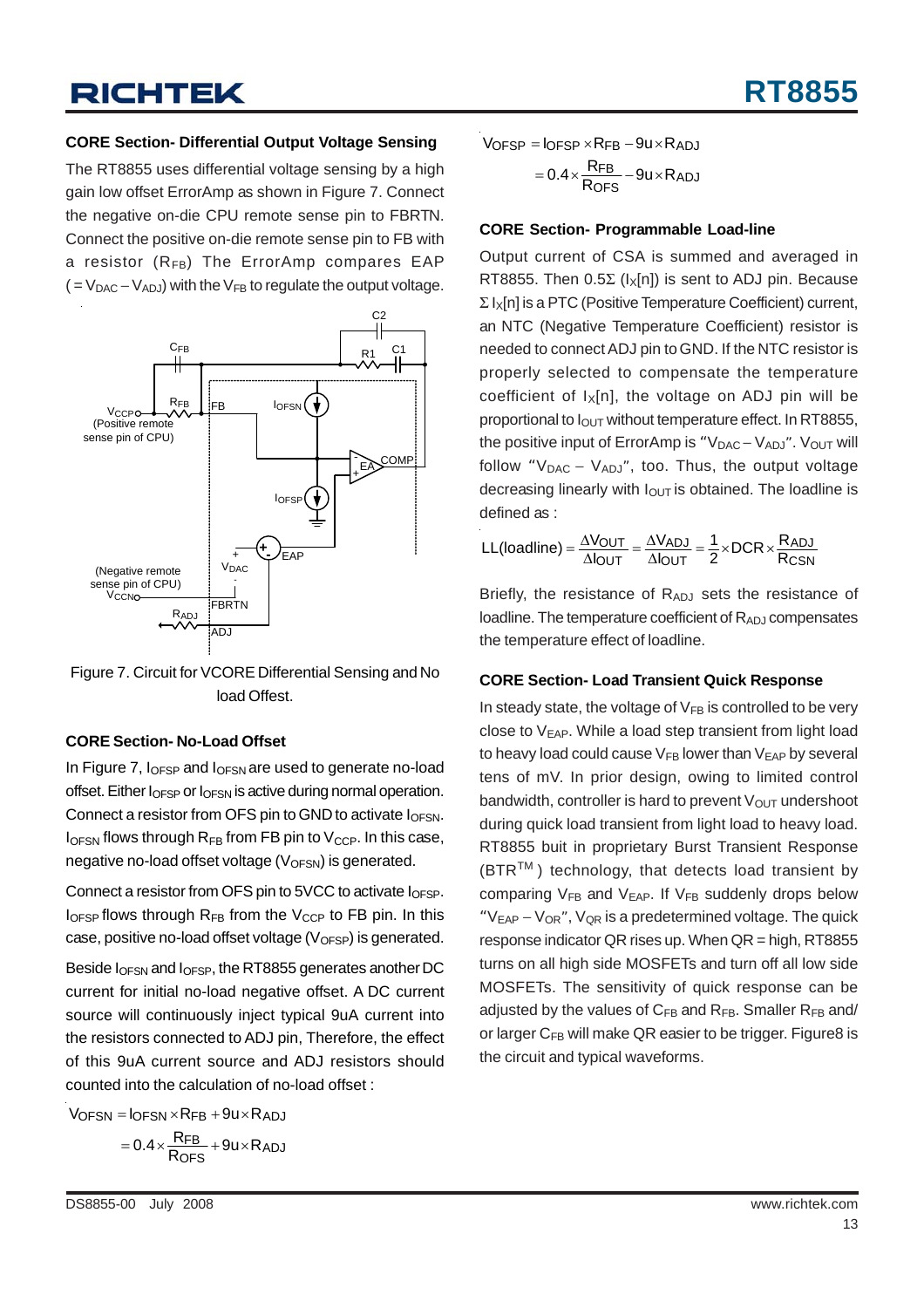# **RT8855**



Figure 8. Load Transient Quick Response

#### **CORE Section- Current Balance**

In Figure 9,  $I_x[n]$  is the current signal which is proportional to the current flowing through channel n. The current error signals  $I_{ERR}[n]$  ( =  $I_X[n]$  – AVG( $I_X[n]$ )) are used to raise or lower the valley of internal sawtooth waveforms (EAMP[1] to RAMP[n]) which are compared with ErrorAmp output (COMP) to generate PWM signal. To raise the vally of sawtooth waveform will decrease the PWM duty of the corresponding channel while to lower the sawtooth waveform valley will increase the PWM duty. Eventually, current flowing through each channel will be balanced.



Figure 9. Circuit Channel Current Balance

#### **CORE Section- Phase Current Adjustment**

If phase current is not balanced due to asymmetric PCB layout of power stage, external resistors can be adjusted to correct current imbalance. Figure10 shows two types of current imbalance, constant ratio type and constant difference type. If the initial current distribution is constant ratio type, according to Equation (3), reducing  $R_{CSN}[1]$ can reduce IL[1] and improve current balance. If the initial current distribution is the constant difference type, according to Equation (2), increasing  $R_{CSP}[1]$  can reduce I<sub>I</sub> [1] and improve current balance.



Figure 10. Category of Phase Current Imbalance





Figure 11. Over Current Protection for CORE section.

CORE section uses an external resistor RIMAX connected to IMAX pin to generate a reference current  $I_{MAX}$  for over current protection as depicted in Figure 11.

$$
I_{IMAX} = \frac{V_{IMAX}}{R_{IMAX}}
$$

where  $V_{IMAX}$  is typical 1.6V. RT8855 senses each phase current  $I_X$  and OCP comparator compares sensed average current with the reference current. Equivalently, the maximum phase average current  $I_{LX(MAX)}$  is calculated as below :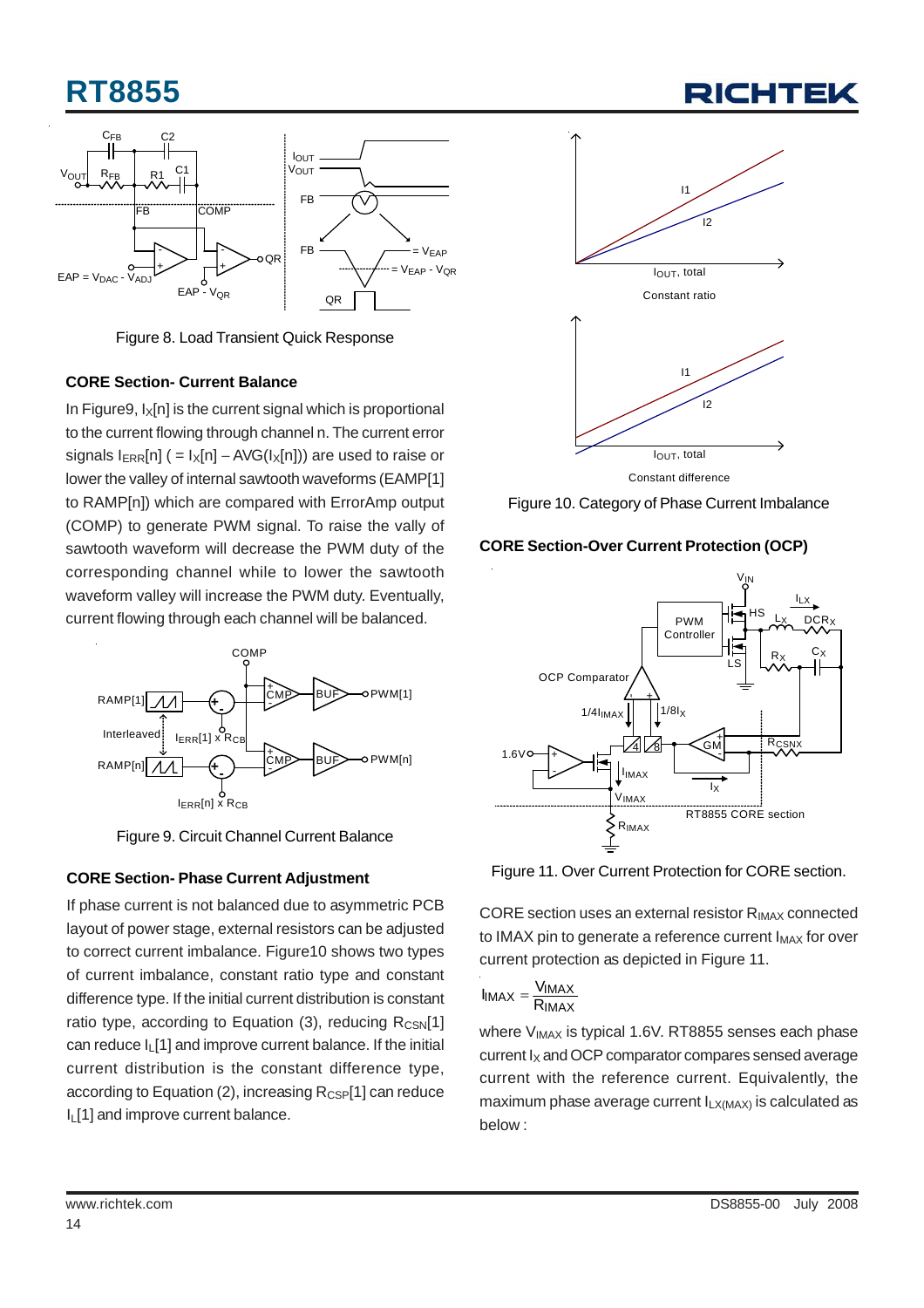# **RT8855**

 $\frac{1}{4} \times I_{\text{IMAX}} = \frac{1}{8} \times I_{\text{X}(MAX)}$  $I_{X(MAX)} = 2 \times I_{IMAX} = 2 \times \frac{V_{IMAX}}{R_{IMAX}}$  $I_{LX(MAX)} = I_{X(MAX)} \times \frac{R_{CSNX}}{DCR_X} = 2 \times \frac{V_{IMAX}}{R_{IMAX}} \times \frac{R_{CSNX}}{DCR_X}$ 

Once  $I_X$  is larger than 2 x  $I_{IMAX}$ , OCP of CORE section is triggered and latched. Then, RT8855 will turn off both high side MOSFET and low side MOSFET of all channels. A 100us delay is used in OCP detection circuit to prevent false trigger.

Except the normal OCP function described above, there is another short-circuit-OCP function especially designed for short circuit protection. Since short circuit may cause catastrophic damage over a very short period, this shortcircuit-OCP should have a very short delay for triggering OCP latch. Also to prevent false trigger, the trigger level of short-circuit-OCP is designed 1.5 times of normal OCP level. Hence, the equation of short-circuit-OCP is :

 $\textsf{I}_{\textsf{L}X(\textsf{MAX})\textsf{, short}} = 1.5 \text{ x } \textsf{I}_{\textsf{L}X(\textsf{MAX})} = 3 \times \frac{\textsf{V}_{\textsf{IMAX}}}{\textsf{R}_{\textsf{IMAX}}} \times \frac{\textsf{RCSNX}}{\textsf{DCRx}}\text{,}$ 

and the delay of short-curcuit-OCP is 20us. when shortcircuit-OCP is triggered, the RT8855 will turn off both high side MOSFET and low side MOSFET of all channels.

#### **CORE Section- Over Voltage Protection (OVP)**

The over voltage protection monitors the output voltage via the FB pin. Once  $V_{FB}$  exceeds 1.8V, OVP is triggered and latched for VCORE section. RT8855 will try to turn on each low side MOSFET and turn off each high side MOSFET to protect CPU.

#### **NB Section- Output Current Sensing**

The RT8855 provides low input offset current-sense amplifier (CSA) to monitor the continuous output current of NB scetion. Output current of CSA  $(I_X,_{NB})$  is used for over current detection as shown in Figure 12. In this inductor current sensing topology,  $R_S$ <sub>NB</sub> and  $C_S$ <sub>NB</sub> must be set according to the equation below :

$$
\frac{L_{NB}}{DCR_{NB}} = R_{S\_NB} \times C_{S\_NB}
$$

Then the output current of CSA will follow the equation below :

 $I_{X\_NB} = \frac{I_{L\_NB} \times DCR_{NB}}{R_{CSN~NB}}$  $I_{X,NB} = \frac{I_{L,NB} \wedge B}{R_{CSN} N_B}$ 

DS8855-00 July 2008 www.richtek.com



Figure 12. Current Sensing Circuit for NB Section

#### **NB Section- Over Current Protection (OCP)**

NB section uses an external resistor  $R_{IMAX-NB}$  connected to IMAX\_NB pin to generate a reference current I<sub>MAX\_NB</sub> for over current protection as depicted in Figure 13.

$$
I_{IMAX\_NB} = \frac{V_{IMAX\_NB}}{R_{IMAX\_NB}}
$$

where  $V_{IMAX}$  NB is typical 1.6V. OCP comparator compares the sensed phase current  $I_X$ <sub>NB</sub> with the reference current. Equivalently, the maximum phase NB current  $I_{LX}$  NB(MAX) is calculated as below :

$$
\frac{1}{4} \times I_{IMAX\_NB} = \frac{1}{8} \times I_{X\_NB}
$$
  
\n
$$
I_{X\_NB} = 2 \times I_{IMAX\_NB} = 2 \times \frac{V_{IMAX\_NB}}{R_{IMAX\_NB}}
$$
  
\n
$$
I_{LX\_NB(MAX)} = I_{X\_NB} \times \frac{R_{CSN\_NB}}{DCR_{NB}}
$$
  
\n
$$
= 2 \times \frac{V_{IMAX\_NB}}{R_{IMAX\_NB}} \times \frac{R_{CSN\_NB}}{DCR_{NB}}
$$

Once  $I_X$  NB is larger than 2 x  $I_{IMAX}$  NB, OCP of NB section is triggered and latched. Then, RT8855 will turn off both high side MOSFET and low side MOSFET of NB section. A 100us delay is used in OCP detection circuit to prevent false trigger.

Except the normal OCP function described above, there is another short-circuit-OCP function especially designed for short circuit protection. Since short circuit may cause catastrophic damage over a very short period, this shortcircuit-OCP should have a very short delay for triggering OCP latch. Also to prevent false trigger, the trigger level of short-circuit-OCP is designed 1.5 times of normal OCP level of NB section. Hence, the equation of NB section short-circuit-OCP is :

 $I_{LX_NBB(MAX)}$ , short = 1.5 x  $I_{LX_NBB(MAX)}$ 

, IMAX\_NB CSN\_NB  $= 3\times\frac{\mathsf{V}_{\mathsf{IMAX\_NB}}}{\mathsf{R}_{\mathsf{IMAX\_NB}}}\times\frac{\mathsf{R}_{\mathsf{CSN\_NB}}}{\mathsf{DCR}_{\mathsf{NB}}}$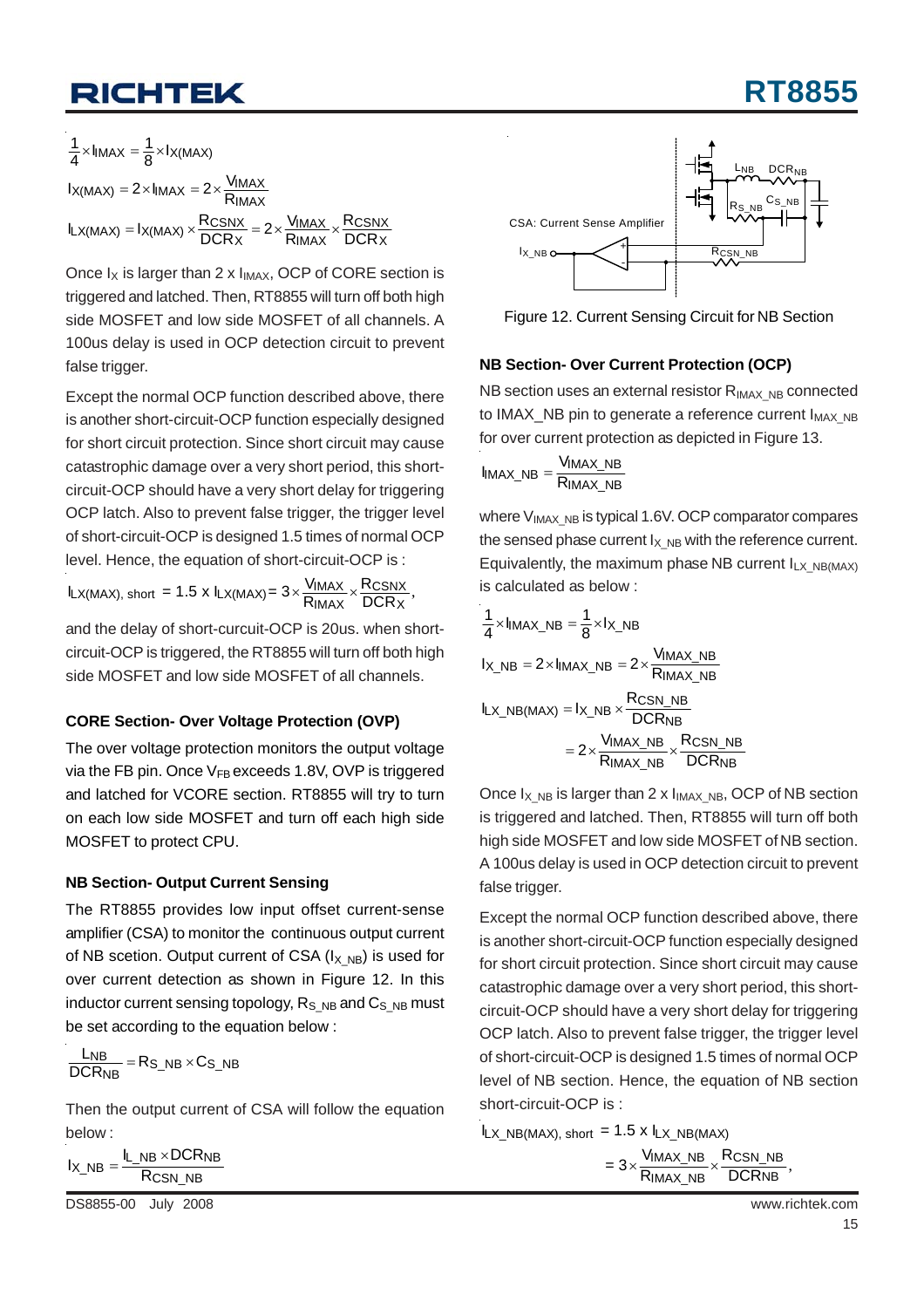

and the delay of short-curcuit-OCP of NB section is 20us. When short-circuit-OCP is triggered at NB section, the RT8855 will turn off both high side MOSFET and low side MOSFET of NB section.



Figure 13. Over Current Protection for NB section.

#### **NB Section- Over Voltage Protection (OVP)**

The over voltage protection monitors the output voltage via the FB\_NB pin. Once  $V_{FB~NB}$  exceeds 1.8V, OVP is triggered and latched for NB section. RT8855 will try to turn on low side MOSFET and turn off high side MOSFET to protect NB.

#### **Power Saving Indicator (PSI)**

This is an active-low flag that can be set by the CPU to allow the regulator to enter Power-Saving mode to maximize the system efficiency when in light-load conditions. The status of the flag is communicated to the controller through either the SVI bus or PS pin. RT8855 monitors the PS pin to define the PSI strategy that is the action performed by the controller when PSI is asserted.

According Figure 14, by programming different voltage on PS pin, it configures the controller to operate in one or two phases condition when PSI is asserted. Pulling-up PS pin to 3.3V through a resistor, the controller operates in only 1 phase configuration. If the 3.3V is changed to 5V, RT8855 operates in 2 phase configuration. When PSI is de-asserted, the controller will return to the original configuration. The PSI strategy is summarized as shown in Table 5.



Figure 14. Power-Saving-Mode Circuit.

|  | <b>Table 5. PSI Strategy</b> |
|--|------------------------------|
|  |                              |

| PS pin          | <b>PSI Strategy</b>            |  |
|-----------------|--------------------------------|--|
|                 | Phase number is set to 1 while |  |
| Pull-Up to 3.3V | PSI is asserted.               |  |
|                 | Phase number is set to 2 while |  |
| Pull-Up to 5V   | PSI is asserted.               |  |

#### **PCB Layout Guideline**

Careful PCB layout is critical to achieve low switching losses and clean, stable operation. The high-power switching power stage requires particular attention. Follow these guidelines for optimum PCB layout.

Place the power components first, that includes power MOSFETs, input and output capacitors, and inductors. It is important to have a symmetrical layout for each power train, preferably with the controller located equidistant from each. Symmetrical layout allows heat to be dissipated equally across all power trains. Great attention should be paid for routing the UGATE, LGATE, and PHASE traces since they drive the power train MOSFETs using short, high current pulses. It is important to size them as large and as short as possible to reduce their overall impedance and inductance. Extra care should be given to the LGATE traces in particular since keeping their impedance and inductance low helps to significantly reduce the possibility of shoot-through.

When placing the MOSFETs try to keep the source of the upper MOSFETs and the drain of the lower MOSFETs and as close as possible. Input Bulk capacitors should be placed close to the drain of the upper MOSFETs and and the source of the lower MOSFETs and .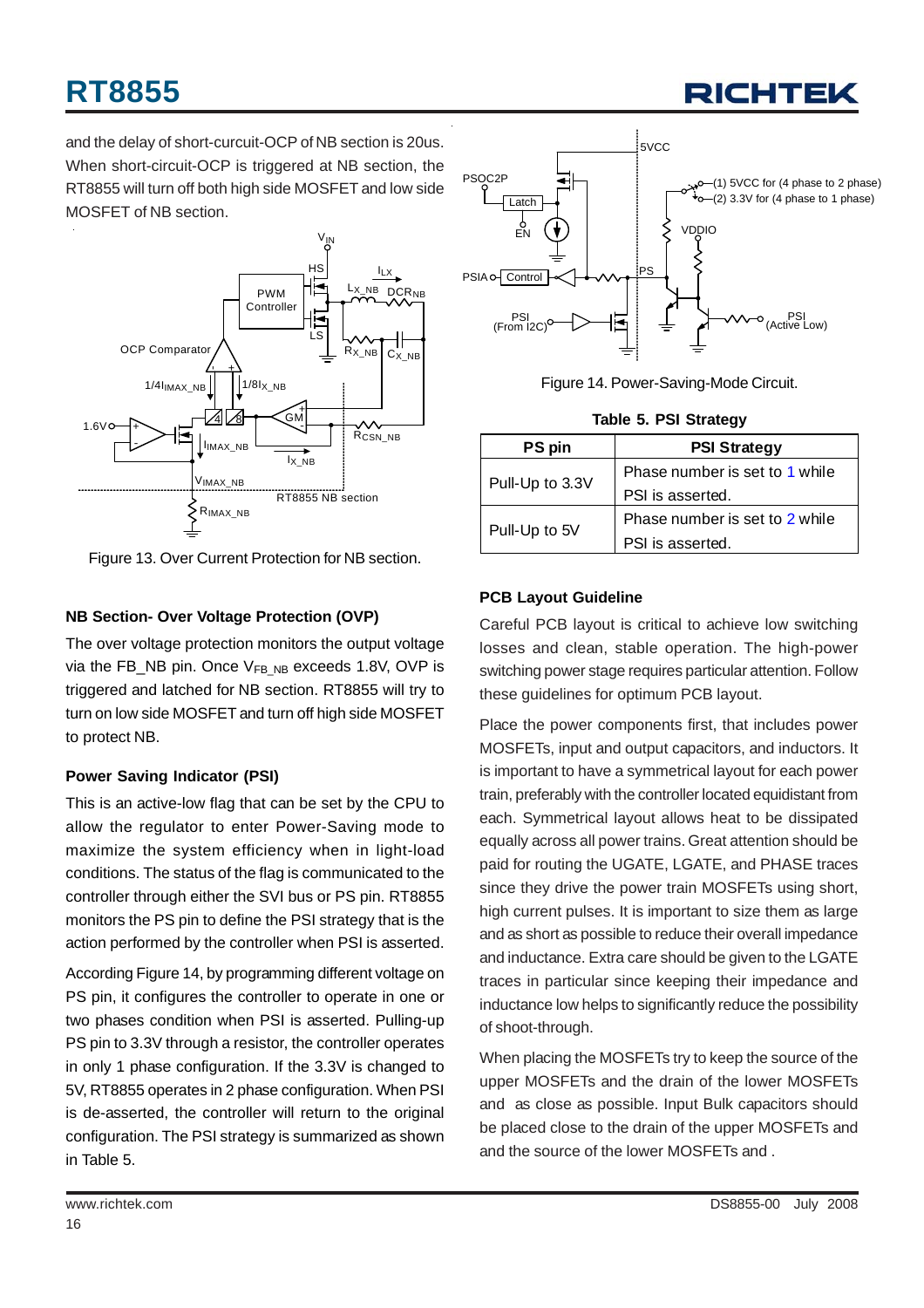Locate the output inductors and output capacitors between the MOSFETs and the load. Route high-speed switching nodes away from sensitive analog areas (ISP, ISN, FB, FBRTN, COMP, ADJ, OFS, IMAX.....)

Keep the routing of the bootstrap capacitor short between BOOT and PHASE.

Place the snubber R&C as close as possible to the lower MOSFETs of each phase.